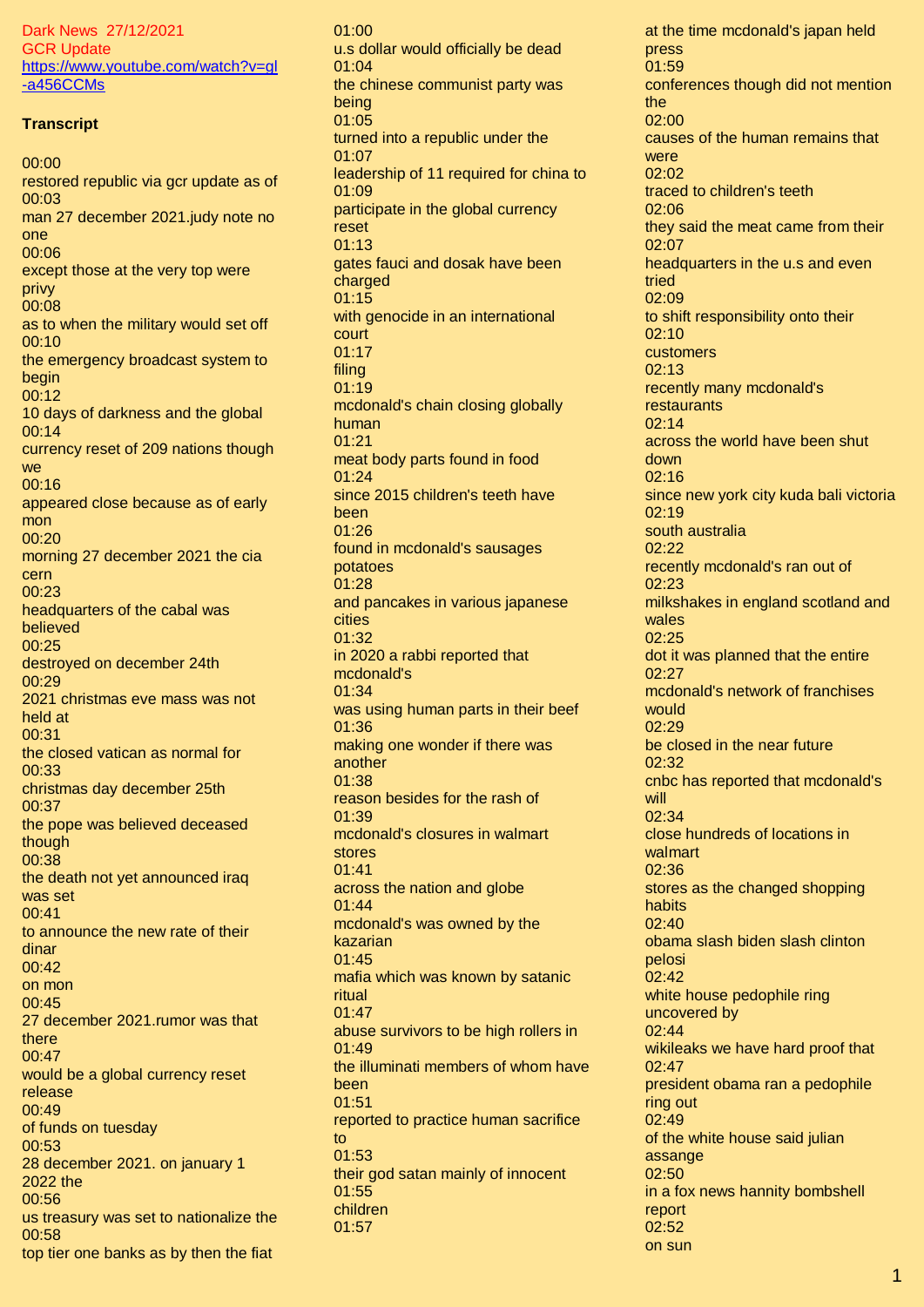02:55 25 april a young boy the age of five 02:57 will make the perfect catamite for the 02:59 president read a wikileaks email to 03:01 obama according to assange 03:05 he will arrive from romania on tuesday 03:08 i'm sure the president will be pleased 03:12 other notables named as being involved 03:13 in the pedophile ring were bill and 03:15 hillary clinton tim kaine elizabeth 03:17 warren jimmy carter harry reid ben 03:20 affleck cory booker al franken and nancy 03:22 pelosi 03:25 trump attorney lin would included chief 03:26 justice john roberts in the group child 03:29 trafficking by the obama slash biden 03:30 administration using the clinton 03:32 foundation was well known in the 03:34 intelligence community 03:37 the extensive network of child sex 03:39 trafficking was believed organized by 03:40 the black hats or illuminati asterisk at 03:42 the vatican and funded by the cia black 03:45 budget and chinese communist party child 03:47 trafficking ring 03:50 apparently their ring extended to 03:51 trafficking children caught at the 03:52 border those who went by submarine to 03:54 biden on water island that lay next door 03:56 to epstein's pedophile island dumb 03:58 tunnels that ran beneath every capital

04:00 city in the nation and globe and  $04:01$ included an underground tunnel system 04:03 under biden-owned property in the 04:04 ukraine and another buried two miles 04:06 beneath the white house 04:09 an alliance asterisk asterisk of nations 04:11 was rescuing millions of children being 04:13 sex trafficked and used for organ 04:14 transplants and adrenal chrome 04:16 production in an extensive labyrinth of 04:18 illuminati tunnels across the globe 04:22 the rain was run by the vatican and 04:23 financed by the chinese communist party 04:25 using bitcoin facilities beneath china's 04:27 three gorges dam 04:31 trump and the alliance asterisk asterisk 04:33 to the rescue 04:34 their military missions culminated with 04:36 u.s navy seals russian special ops and 04:39 our protection team discovering 1200 04:41 1245 barely alive children teens and 04:44 adults and taking 1 366 dead bodies from 04:47 30 000 containers on the illuminati's 04:50 asterisk evergreen ever given ship that 04:51 blocked the suez canal from tuesday 04:55 march 23rd to monday march 29th 04:58 ever given an accompanying vessels 04:59 caught in the canal were shipped by the 05:01

chinese communist party 05:04 they also had on board tanks of adrenal 05:05 chrome a nuclear device and weapons of 05:08 mass destruction including  $0.5:11$ all were destined to start a war in the 05:12 middle east and decimate the world 05:14 population for their new world order 05:15 agenda 05:18 the discovery of an international child 05:19 trafficking ring centered at the white 05:21 house under direction of obama and biden 05:23 had everything to do with washington dc 05:25 being surrounded by an eight-foot high 05:27 barbed wire fence guarded on the inside 05:28 by 30 000 national guard since before 05:30 the january 20th 05:34 biden inauguration.in the early morning 05:36 hours of sunday january 24 2021 special 05:39 forces sof units were videotaped coming 05:42 out of an empty white house with 05:43 tortured children they had rescued out 05:45 of underground tunnels buried two miles 05:46 beneath capitol hill 05:50 the military had just defeated deep 05:51 state cia forces trying to hinder them 05:53 from removing what was later discovered 05:55 to be thousands of mainly babies 05:57 although there were many children teens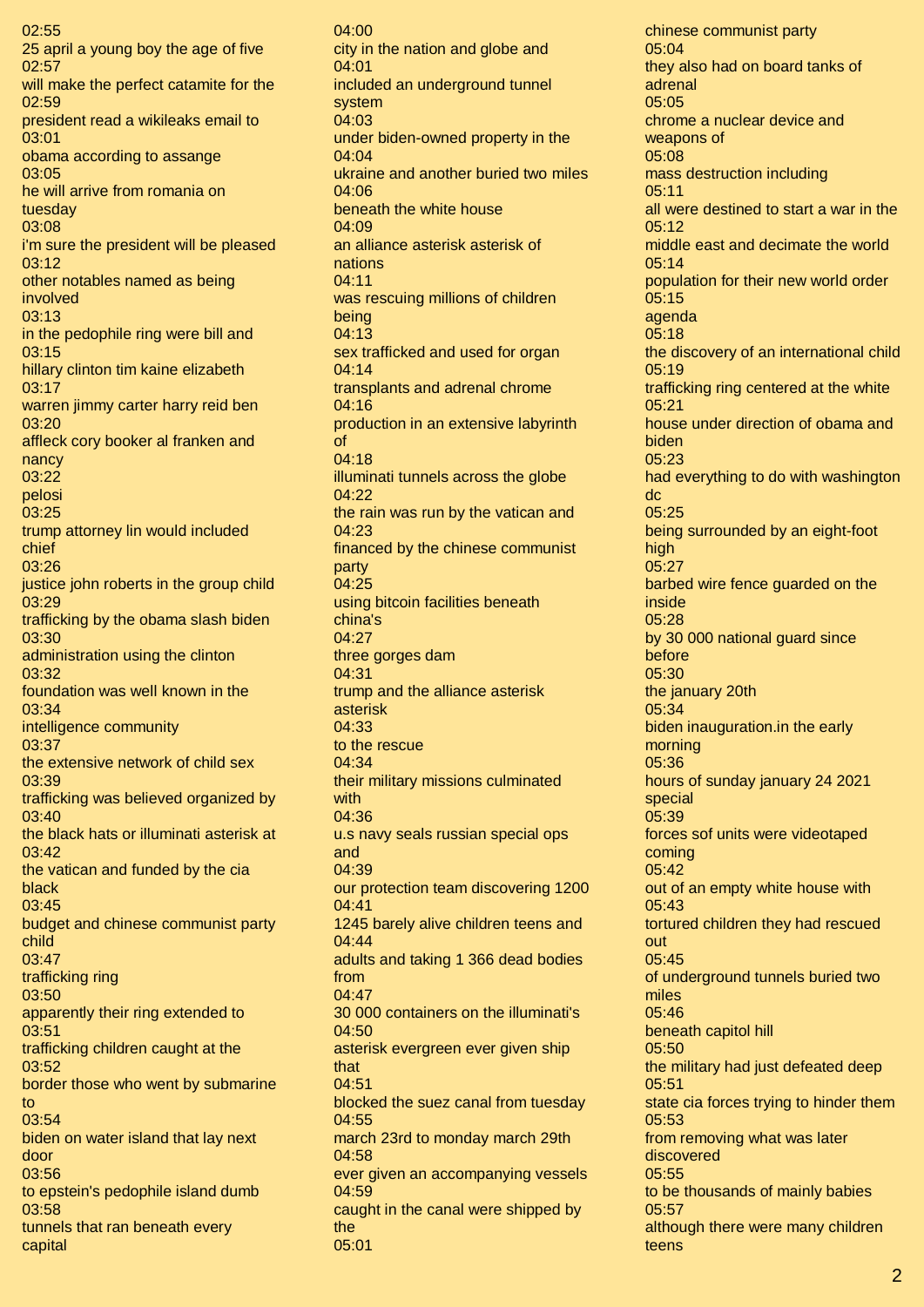05:58 and adults up to 60 years old who had 06:00 been held in electrified cages 06:04 headlines for the real news as of sunday 06:06 26 december 2021 earthquake at soon cia 06:09 headquarters christmas eve 06:13 quite conceivable that this was the end 06:14 of cern cia headquarters under lake 06:17 geneva five seconds before the end of 06:19 christmas eve 06:22 super timing 06:23 m 4.1 one kilometer wsw of blame it 06:27 france mag 4.1 depth 9.51 kilometers 06:31 daytime december 24 2021 23 59 and 55 06:35 seconds universal time coordinated 06:39 global food fuel good shortages planes 06:41 and trains grounded another german 06:43 energy provider has ceased operations as 06:45 a result of the unprecedented gas price 06:47 surge on the european market focus news 06:49 magazine reported on friday 06:53 according to the media electricity 06:54 discounter stromeo has become the 06:56 seventh provider since october to halt 06:58 supplies to household customers 07:02 most of these companies have filed for 07:03 bankruptcy airline companies have 07:05 canceled more than 4 500 flights 07:08 worldwide during the christmas weekend

 $07:12$ travel misery continued as 1 300 more 07:14 flights were canceled air travel 07:16 industry sounds the alarm over 5g 07:18 interference 07:21 5g wireless network technology could 07:23 endanger the reliability of vital 07:25 aircraft safety systems 07:27 the q team was a union of 17 countries 07:30 that was now 140 countries 07:33 the military controlled the spread of 07:34 stellar in qfs space force plus military 07:38 intelligence in arizona 07:42 wars were won and lost to the one who 07:43 controlled the sky 07:45 the new global alliance also called 07:47 white hats included the following 17 07:49 countries australia france hungary 07:52 germany poland romania spain netherlands 07:55 norway russia finland sweden denmark 07:58 croatia canada north korea and usa 08:01 the supreme commander of the alliance 08:03 and largest military operation in the 08:05 history of the planet was president 08:06 donald trump 08:10 dumbs main roots joe and hunter biden 08:12 have holdings in the ukraine that are 08:14 next to eastern europe's second longest 08:15 tunnel systems through which drugs 08:17 weapons children people and adrenal 08:19

chrome are smuggled 08:22 odessa ukraine belarus lithuania latvia 08:24 estonia finland sweden 08:27 now do you know why joe biden owns land 08:29 there 08:30 thirty-two thousand miles of d 08:34 u dot m.b.s tunnels 08:37 a world under your feet draining the 08:40 swamp is not a buzzword 08:42 it's a military operation 08:46 drain the swamp flood the tunnels and 08:47 end human trafficking vatican dismantled 08:51 the vatican has been slowly being 08:53 dismantled in the last few years 08:56 vatican closed for christmas mass today 09:00 the pope is already dead we are only 09:01 waiting for the public reveal 09:04 the beast has been slayed cosmic **light** 09:06 force whiplash 347 09:10 itv mistakenly announces death of pope 09:12 and christmas blunder the pope's festive 09:14 address focused on his prayers for the 09:16 pandemic to come to an end 09:18 he said vaccines should be made 09:20 available to those most in need itv news 09:22 presenter kylie panello reported on 09:24 saturday evening before adding his death 09:27 was announced uh excuse me 09:30 wars and rumors of wars the iranian irgc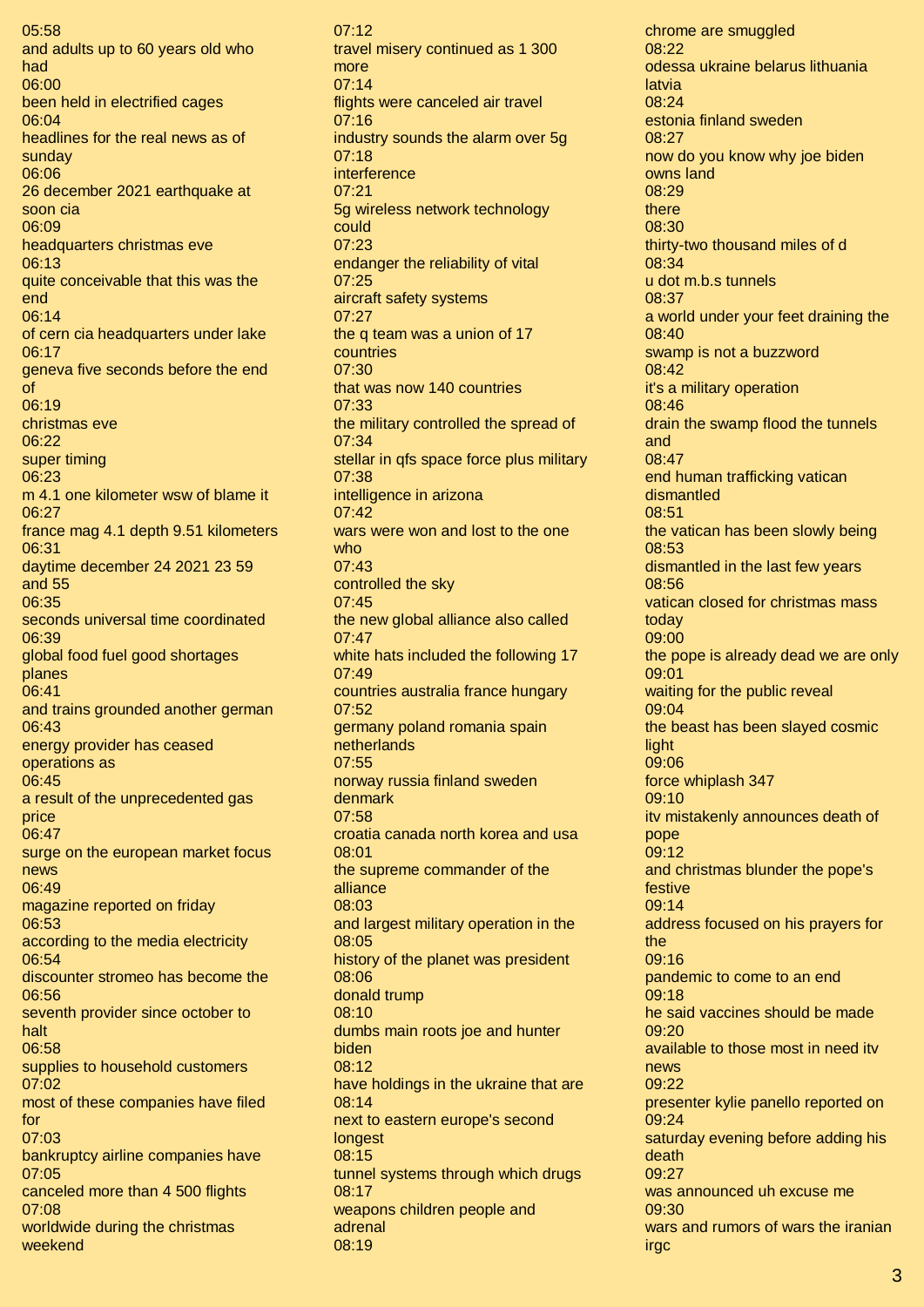09:33 threatened to attack the de mona nuclear 09:35 facility as well as jerusalem tel aviv 09:37 and haifa in tweets 09:41 attack on the israeli center for the  $09.42$ development of weapons for mass 09:44 destruction as part of a joint exercise 09:46 the great prophet 17. 09:49 b friday december 24th 09:52 fleming evidence is pointing to the fact 09:54 that in january 2022 the fiat dollar 09:56 will be officially dead just like the 09:58 iqd 10:01 long live the golden dinar 10:03 live the golden usn 10:06 banks in the us are still in a crisis 10:08 mode pushing to get this rv gcr launched 10:10 immediately 10:13 redemption centers are staffed expecting 10:15 to start yet notifications have not been  $10:17$ sent to tier 4b and releases have not 10:19 occurred to skr holders 10:23 the assumption for this lack of action 10:24 is that the delay is because of basel 10:26 iii is about to become law january 1 10:28 2021 changing everything 10:32 boa wf chase city all of the top tier 10:35 banks must be basel 3 compliant 10:38 they don't have any way to meet this 10:39 guideline by january 1st 2022 10:44 will we wait until january 1st 2022 for 10:46 a national bank takeover by the new 10:48 federal treasury nationalizing these

10:50 banks and setting up a new banking  $10:52$ structure under a new federal government 10:56 we are hearing from several people that 10:57 are in the cmkxfp 10:59 adjudicated that they are seeing visible 11:01 funds in their bank accounts 11:05 bank appointments are also being set for 11:06 next tuesday december 28th for the last 11:08 step to release full access to funds 11:13 iraq was supposed to be announcing their 11:14 new rate today sunday december 26 or 11:17 tomorrow mon 11:20 december 27th 11:22 the cvi would be closed for four days 11:24 and no one could take any money out of 11:25 the bank or the atms 11:30 when the banks opened back up at the end 11:31 of the four days they would have a new 11:33 rate and a new currency the three zero 11:35 notes had to be turned in as well 11:40 that is per agreement with the imf it 11:41 was called the 10-day plan kamala harris 11:44 blames not being a white man for soaring 11:46 unpopularity 11:49 democrat kamala harris has reportedly 11:51 complained that she'd be far more 11:52 popular if she were a white man 11:56

according to a report in the new york 11:57 times harris blames the negative media 11:59 coverage she receives on her race and 12:01 gender not her own actions 12:05 however despite her excuses white man 12:07 joe biden is disastrously unpopular too 12:12 the times reports that harris has been 12:13 privately complaining to her allies that 12:15 the media's coverage of her would be 12:16 better if she were any of her 48 white 12:18 male predecessors 12:22 she reportedly confided in them about 12:23 the difficulties she's facing with her 12:25 assigned portfolio from the white house 12:28 the times piece which focused on 12:30 harrah's struggle to define herself 12:32 within the biden white house noted that 12:34 she held no headlining role when it came 12:36 to some of the administration's most 12:37 difficult decisions 12:40 it says that she was caught between 12:42 criticism that she wasn't performing the 12:44 job well and resentment from supporters 12:46 that she was being undercut by the west 12:47 wing 12:49 the times noted harris historically low 12:52 approval rating and that a number of 12:53 high-profile staff members opted to